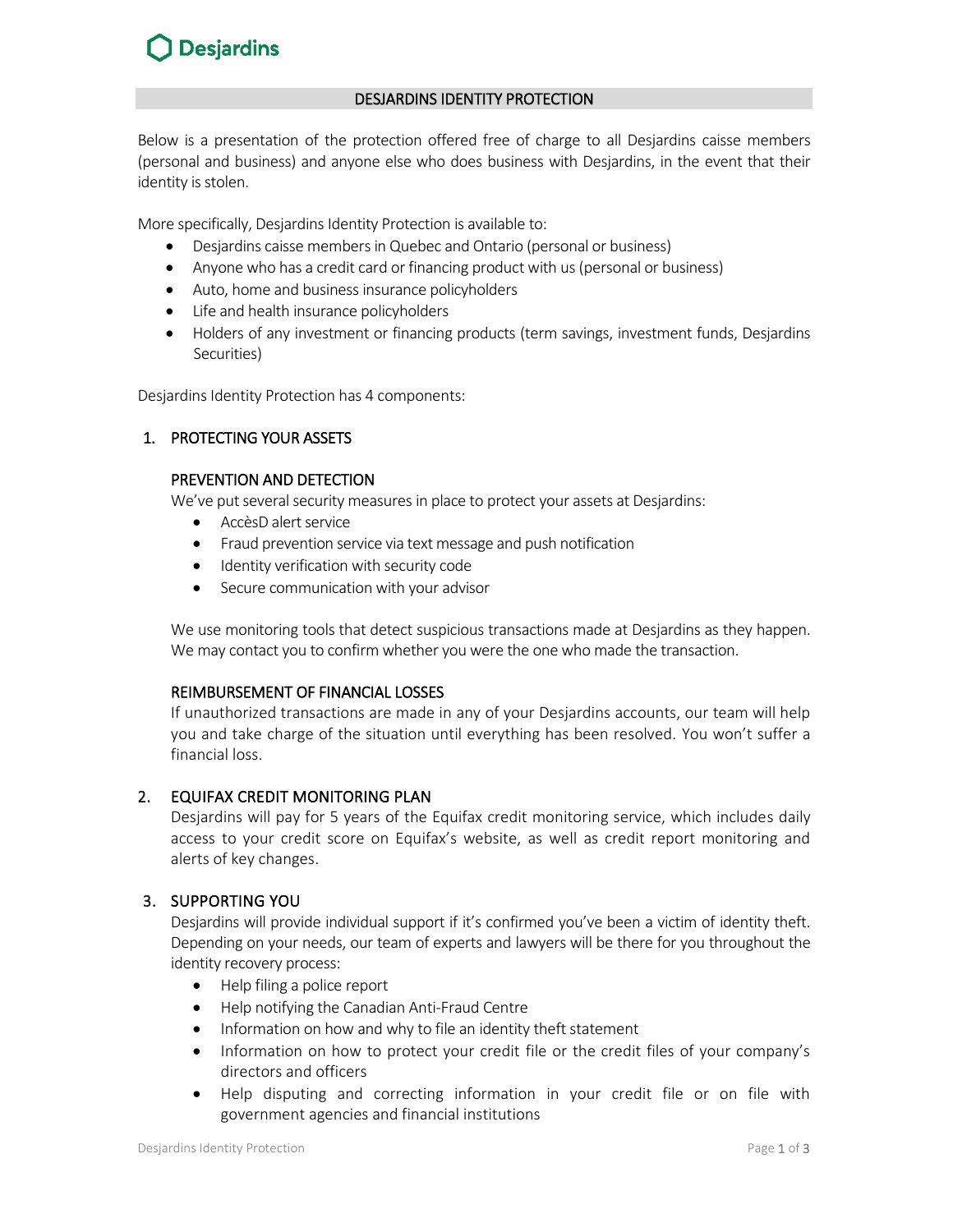# **Desjardins**

- A personalized list of all the organizations you should notify
- Help signing up for fraud alerts from the credit reporting agencies for you or for your company's directors and officers
- Help signing up for alerts from lenders, financial institutions, government agencies and more
- Information about your options
- Forms you'll need to fill out (e.g., Registraire des entreprises du Québec, Commission d'accès à l'information, letter to dispute information in a file or request corrections)
- Telephone support for filling out forms
- Help writing letters
- Conference calls with the organizations involved
- Telephone consultations with a psychologist selected by our team to help you manage the stress associated with identity theft

## 4. REIMBURSING YOUR EXPENSES

All personal and business members of a Desjardins caisse in Quebec or Ontario and anyone else who does business with Desjardins have coverage that will reimburse you for certain expenses you incur while recovering your identity.

Please contact us to confirm if expenses are eligible before you start spending money to recover your identity.

## **ELIGIBILITY**

A Desjardins representative must confirm the identity theft. You must also be a personal or business member of a Desjardins caisse in Quebec or Ontario or a Desjardins client on the date you become aware that your identity has been stolen and at the time that you request reimbursement.

## REIMBURSEMENT LIMITS

All personal and business members of a Desjardins caisse in Quebec or Ontario and anyone else who does business with Desjardins can be reimbursed for certain expenses incurred during the identity restoration process, for up to \$50,000 per incident.

There is a limit on the maximum hourly rate we will pay for certain professionals, like accountants, expert witnesses and lawyers.

We also reserve the right to choose the professional. However, you can choose your own if you get our written approval in advance.

## WHAT WE'LL REIMBURSE

We will only reimburse necessary and reasonable expenses directly related to recovering your identity, such as:

- Costs for reporting identity theft and correcting records
- Costs to get credit reports from Equifax and/or TransUnion, if they're issued within 12 months after the date you become aware that your identity was stolen (limit of 4 reports, 2 per agency)
- Costs to sign up for new fraud alerts from Equifax and/or TransUnion
- Costs associated with the consequences of recovery from identity theft, such as court filing fees and expert witness fees